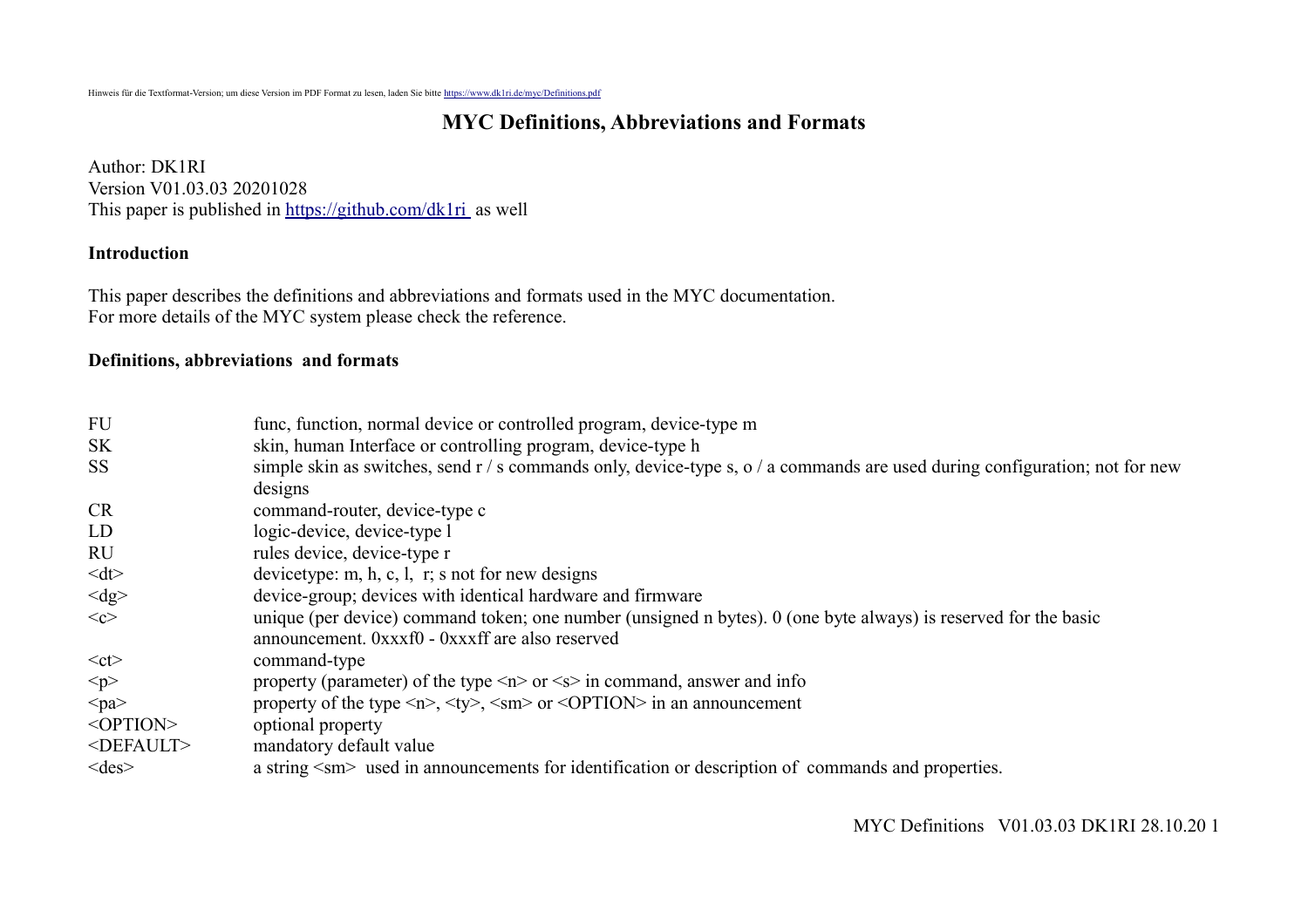|            | <des> are optional sometimes. They can be used better human reading and for informative display of the SK.</des>                           |
|------------|--------------------------------------------------------------------------------------------------------------------------------------------|
|            | They are also used for the translation to real values or restriction of values.                                                            |
| $\leq n$   | numeric value, binary in commands and properties; decimal readable in announcements, 0xxx, 0bxx notation allowed in                        |
|            | announcements. This notation is translated by the CR, when creating the full list, but not in <des>. This notation is not allowed in</des> |
|            | "" and "I" lines.                                                                                                                          |
|            | Numbers are transmitted "big endian": MSB first.                                                                                           |
|            | $\langle n \rangle$ has different environments:                                                                                            |
|            | - <n> is used as a positional parameter as unsigned numbers for switches, range control and position of memory cells. The</n>              |
|            | transmitted values have a range from $0$ to x, as defined by the announcement.                                                             |
|            | For the selection of these numbers it is important, how many different values are needed. So a (real) range of -3 to                       |
|            | $+200$ has 204 values and a byte with the range of 0 to 203 is used for transmission.                                                      |
|            | A range from 1,0 to 2.0 needs 11 values from 0 to $10 - a$ byte is also sufficient.                                                        |
|            | The SK knows the real values by the readable and real values of <des> of the announcement and will translate and</des>                     |
|            | display the real values.                                                                                                                   |
|            | To minimize transmission time, numeric values for properties are transmitted                                                               |
|            | as 1 byte, if equal or less than $255(0)$ to 0xff) different values are needed                                                             |
|            | as 2 bytes, if equal or less than 65535 (0 - 0xffff) different values are needed                                                           |
|            | as $3$ bytes,                                                                                                                              |
|            | All transmitted numbers are "0" based.                                                                                                     |
|            | In on $/$ an, of $/$ af and ob and ab command a "0" of number of elements mean no element.                                                 |
|            | - For command-token the same rule apply; but the 16 token for reserved commands must be taken into account. For the full list              |
| of         | CR there are additional 16 token for communication with SK reserved.                                                                       |
|            | - The length of the transmitted number of numeric memory-contents is defined by $\langle ty \rangle$                                       |
| $<_S>$     | string, all characters. The string is preceded by the length as unsigned number. The length is of type $\leq n$ and can 1, 2, 3. byte;     |
|            | depend on maximum length of thr string given in the announcement. This type exists in commands, answers and infos.                         |
| $<$ sm $>$ | string (all characters except, ; {}\) Used in announcements; forbidden characters must be escaped (preceded) by \                          |
| $<$ $>$    | maximum length of a string $\leq s$ in announcements                                                                                       |
| $<$ ty $>$ | type of memory cells in announcements                                                                                                      |
|            | 0 byte: z: no data transfer / use internal data; 1 byte: a : bit, b : byte; 2 bytes: i : signed integer, w : unsigned word;                |
|            | 4 bytes: e: signed long, $L:$ unsigned long, $s:$ single;                                                                                  |
|            | 8 bytes: d : double, t : (64 bit UNIX) time-date; variable number of bytes: c : command-token.                                             |
|            | $\langle \rangle$ : maximum length of a string.                                                                                            |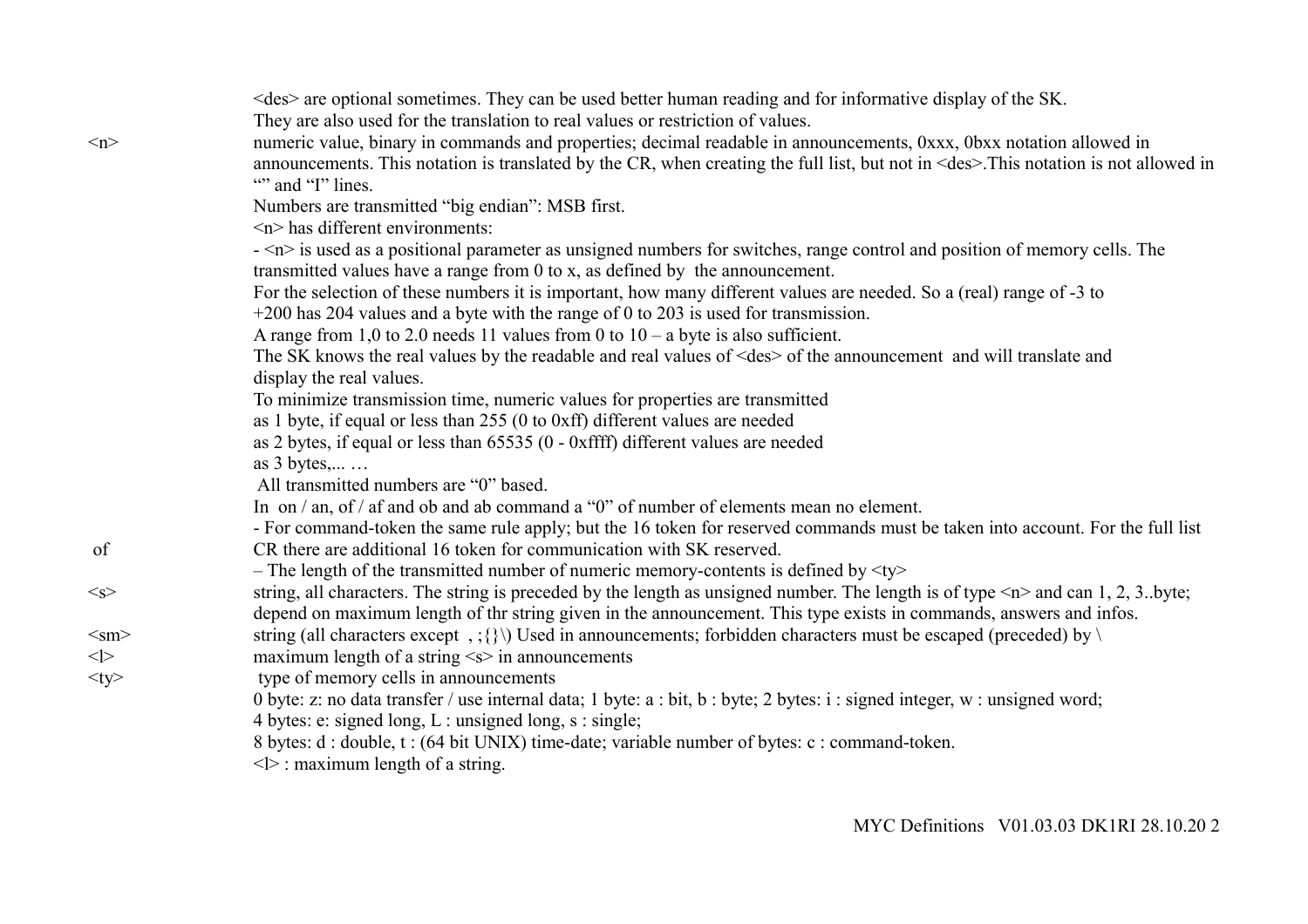|                       | A bit is transferred as a byte with the value of $0x00$ or $0x01$ .                                           |
|-----------------------|---------------------------------------------------------------------------------------------------------------|
|                       | The 0 byte type z is used when internal data are used.                                                        |
| $\le$ default $\ge$   | a default value in an announcement (not mandatory)                                                            |
| $<$ fixed $>$         | a fixed informative value in an announcement                                                                  |
| <announce></announce> | complete announcement or announcement line, a string <sm>; as answer it is transmitted in <s> format</s></sm> |
| $&$ data $&$          | $\langle s \rangle$ or $\langle n \rangle$ in commands answers or info                                        |
| separators            | For the announcement parser $(CR, SK \text{ or } LD \text{ eg})$ : , ; (comma, semicolon)                     |
|                       | , is the separator between pa and des.                                                                        |
|                       | ; is the separator between $\langle c \rangle$ , $\langle ct \rangle$ and $\langle pa \rangle$                |
|                       | There are no separators in commands, answers and infos                                                        |
| 0xxxff                | means highest number in 1, 2, 3. Byte number (hex format) (not used in announcements)                         |
|                       | optional properties                                                                                           |

All numbers in announcements are numeric; Binary, octal, hex … format is not supported.

#### **Non valid data**

There is no character reserved for non valid data.

Any device must answer with valid data. In some cases a device is polled for data, but data may be not valid at that time. The default polling wait time for the caller is 100ms. If a device do not have valid data, it will send a not valid command-token.

## **Copyright**

Dieses Dokument darf unverändert kopiert werden.

Die Ideen in diesem Dokument unterliegen der GPL (Gnu Public Licence,V2) soweit keine früheren, anderen Rechte betroffen sind.

Die Verwendung der Unterlagen erfolgt auf eigene Gefahr; es wird keinerlei Garantie übernommen.

This document can be copied without changes.

The ideas of this document can be used under GPL (Gnu Public License, V2) as long as no earlier other rights are affected.

The usage of this document is on own risk, there is no warranty.